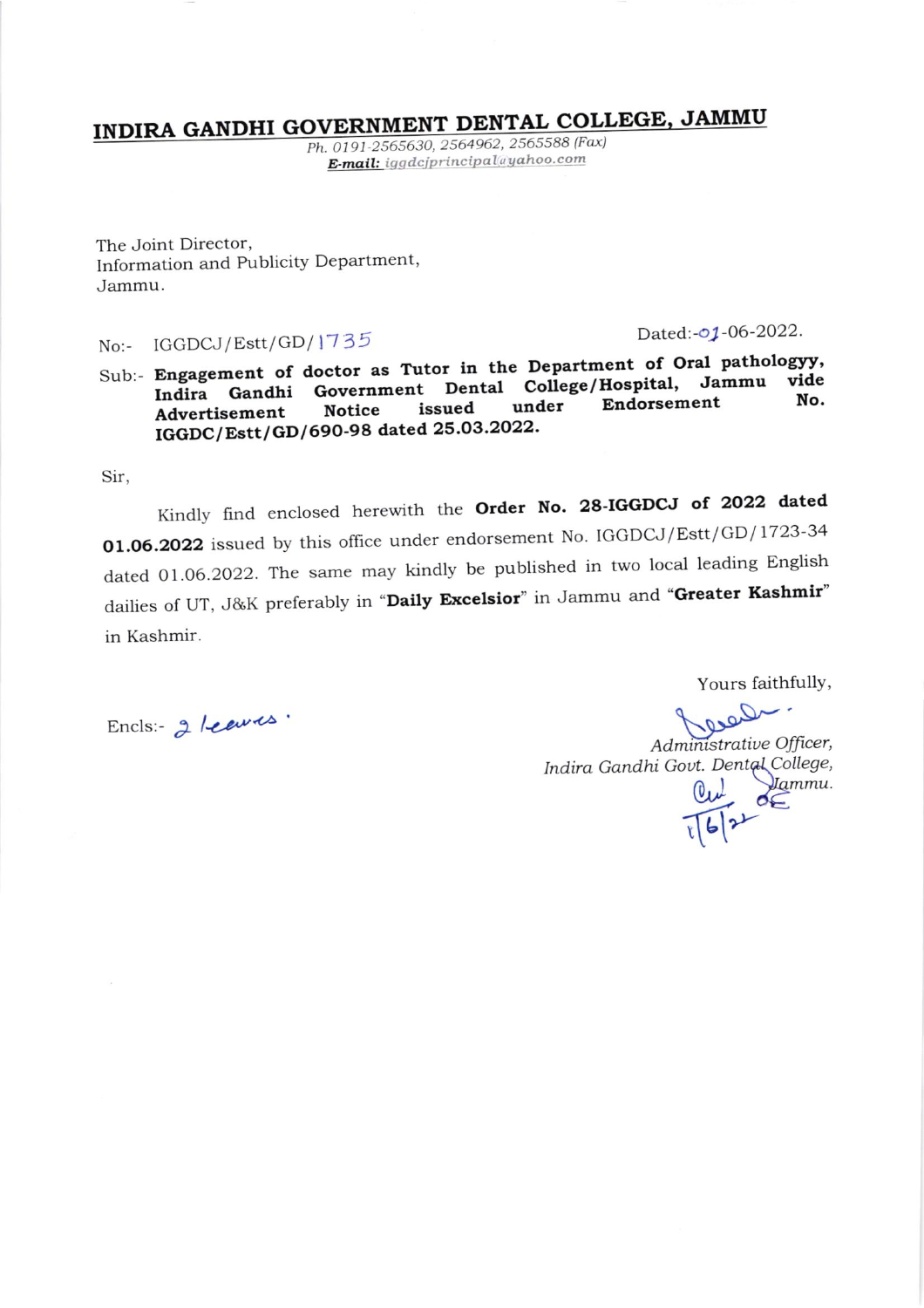#### INDIRA GANDHI GOVERNMENT DENTAL COLLEGE, JAMMU

Ph. O1 91-2565630, 2564962, 2565588 (Fax) E-mail: iggdcjprincipal@yahoo.com

#### Sub:- Engagement of doctor as Tutor in the Department of Oral Pathology,<br>Indira Gandhi Government Dental College/Hospital, Jammu vide Indira Gandhi Government Dental College/Hospital, Jammu vide<br>Advertisement Notice issued under Endorsement No. Advertisement IGGDC/Estt/GD/690-98 dated 25.O3.2022.

### ORDER No. 28 /IGGDCJ of 2022 Dated: 01 -06-2022

As recommended by the Selection Committee constituted for the purpose, Dr. Etti Shree D/o Sh. Bansi Lal Sharma, R/o H.No:2 Gurha Brahmina, Bantalab Jammu is hereby engaged as Tutor against the available vacancy in the Department of Oral Pathology, Indira Gandhi Govt. Dental College/Hospital, Jammu for a period of one year in the first instance further extendable on year to year basis upto maximum of three years subject to satisfactory work and conduct certificate from the concerned HOD as per S.O 364 dated 27.11.2O2O.

The doctor shall be paid consolidated pay equal to the post of Dental Surgeon in the Health Department as per the SRO-193 dated 24.04.2018 plus DA.

The engagement of above said doctor as Tutor in the Department of Oral Pathology shall be subject to the following terms & conditions:-

- 1. The engagement shall be subject to work and conduct of the doctor in the College/ Hospital remaining satisfactory during his tenure. In case of misconduct or negligence in duties or indulging in indiscipline / strike or any other activities which may affect the hospital services/ patient care, the engagement of doctor shall be terminated immediately without any notice.
- 2. The engagement of the doctor shall be whole time basis and shall not engage her self in private practice and in lieu of the loss of private practice she shall be entitled to Non Practicing Allowance (NPA) as admissible under rules. In the event of doctor found resorting to private practice, her tenure of engagement shall be terminated without any notice.
- 3. The doctor shall not be allowed to apply for any job during the engagement period of Tutorship except for J&K PSC and any application forwarded by the HOD concemed before completing the job of Tutorship shall be treated as cancelled.
- 4. During tenure of Tutor she shall not be entitled to any kind of leave except casual leave for 15 days only. The HOD concerned shall also ensure that if the Tutor remain absent unauthorized, his/her engagement shall be cancelled forthwith
- 5. The doctor shall submit an undertaking duly authenticated from  $1<sup>st</sup>$  class judicial Magistrate to the effect that all the documents/ certificates submitted are genuine in all respect and if any of the document found fake after verihcation from respective quarters, the engagement shall be cancelled and the selected doctor shall also furnish an undertaking that she has read

Qu